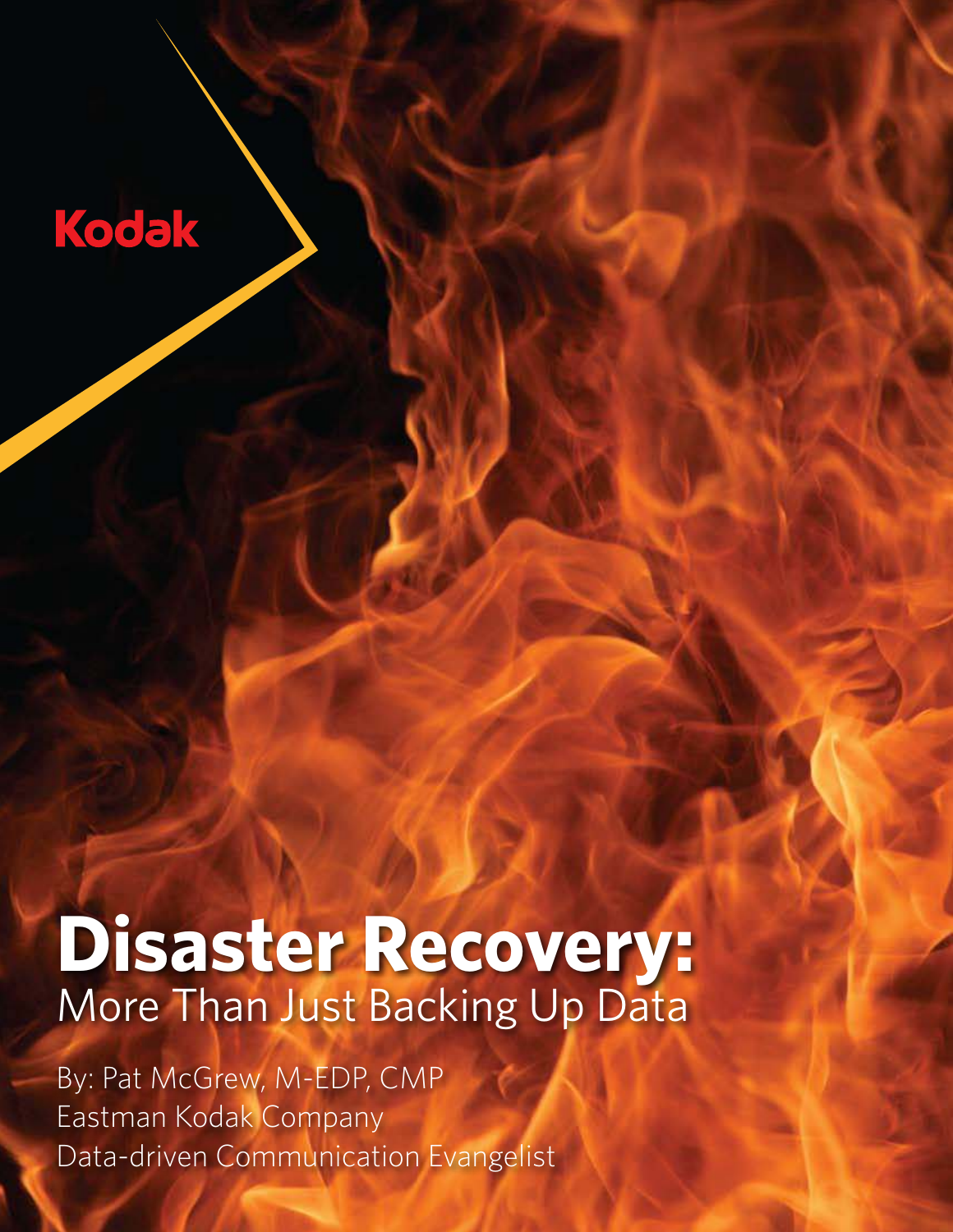More than a few times in the last couple of decades, we have seen disasters that have impacted businesses of all sizes, sometimes for long periods. In the best of circumstances, those businesses have well-defined disaster recovery plans that help ensure business continuity. For every type of business those plans include considerations specific to the products, services and types of customers. For companies that communicate billing, statement, policy, benefit, and other types of financial information, a disaster recovery plan generally includes an ongoing data backup protocol and the ability to move the core data processing operations to an alternative location to ensure that business continues. Some learn, after a disaster occurs, that there were items missing from their business continuity plan, usually having to do with the ability to continue critical customer communication.

Remember that disasters come in all shapes and sizes. Some impact a wide swath of geography while others are specific to a small physical radius. It is no less a disaster when a truck takes out the power grid that serves your building, or a water main fails and floods your business, than when a hurricane or tornado takes out an entire community. Any disaster can impact your ability to communicate with customers.

Think back over the last 20 years of big disasters and catastrophes. Could your business have survived a hurricane, tornado, or earthquake? What about a small plane making an unexpected landing on your rooftop or a construction crew taking out utilities? No matter what plans you think you have, it's time to reevaluate your disaster recovery plans and your strategies for business continuity. It means looking at more than your data processing backup procedures or secure storage facilities; it means an in-depth look at your current document strategies, how information flows through your company, and what happens if you lose one or more of your mission-critical business processes, especially the print and mail operations.

Industry surveys tell us that widely reported disasters lead many unaffected companies to look at their recovery plans. A quick review to ensure that there are processes and protocols in place leaves everyone feeling comfortable and secure, but does that review truly identify the business continuity issues that can bring your business to a halt? If your plan does not include a clear set of objectives for handling everything from e-mail, to lost paper files, to print and mail, then you may be at more of a risk than you know.

Even if you can move to an alternative hot site or to an internal company backup site, will business proceed? Even if you can get your data systems online, will you be able to communicate with your customers, send bills, statements, claims checks, refunds, or other regulatory communication through the mail? Have you seriously considered the impact of a disaster on the communication output of your data systems and the ad hoc role of communication on paper and via e-mail in the daily business process?

## **The role of paper in disaster recovery**

It might seem like an odd place to start, but let's talk about paper for a moment. There are two considerations: the paper you store and the paper you use to communicate. Let's start with the paper you store.

#### **Paper you keep**

Not every process is covered in most recovery or contingency plans. Documents stored in on-site file rooms and sitting on desktops are often overlooked. Few companies consider the possibility that they will not know where their paper documents are, who has them, who might be reading them, and who might be using the information gained from them.

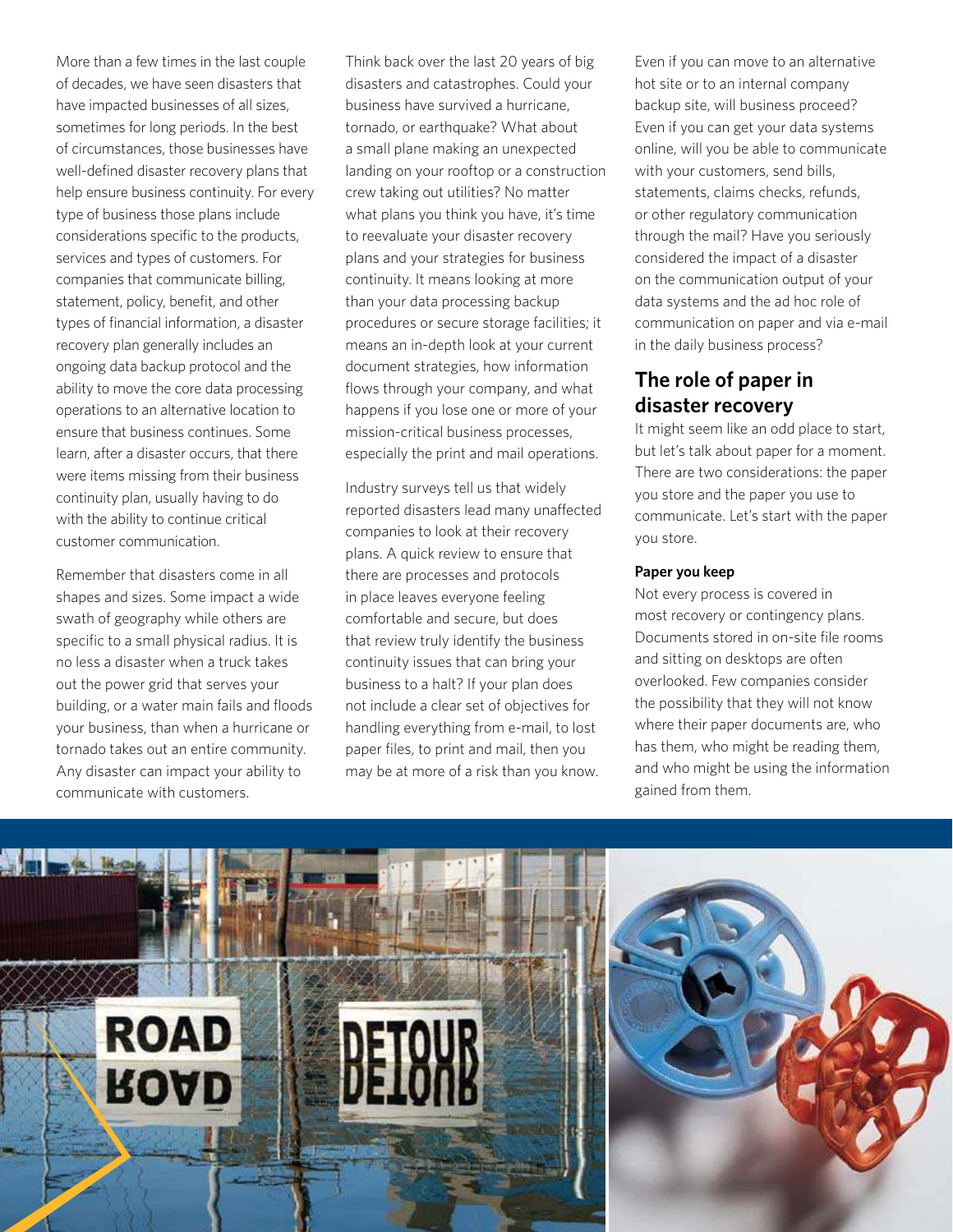

After disasters over the last 20 years, confidential documents have been caught up in the wind, and in those situations anything on paper is potentially at risk of being in public view, no matter what your normal business safeguards may be.

After an F2 tornado hit downtown Ft. Worth Texas in 2000, 27 buildings suffered damage and several were completely destroyed. The downtown area was off limits for days. Business papers littered the streets, including brokerage trade reports, retirement portfolios, and competitive analysis documents. E-mail held on personal hard drives was largely lost as PCs were sucked from buildings and smashed to the ground. E-mail containing customer requests, transaction data, and other business information was not part of most real-time backup cycles. Law firms, government offices, brokerages, and dozens of other businesses lost days, months, and years of data. Many learned that they had no backup for incoming paper correspondence or data on hard drives.

After a fire in a Dallas high-rise in 1999, one law firm lost filing cabinets full of legal documents as they were blown out of broken windows. Some industrious

folks on the street below began collecting the paper and sold it back to the law firm!

So, let's consider paper.

Does your current disaster plan include a strategy for what happens if you lose all of the paper sitting on all of the desks throughout your office? Businesses handle incoming customer correspondence, internal audit reports, notes on claims and cases, research notes, competitive analysis documents, and all manner of other paper to accomplish our daily business tasks. Many of these documents can be regenerated from system backup files or re-derived, but what about original inbound correspondence sitting in someone's in basket or in the mail room?

Now consider what happens if those documents start blowing in the wind, to be picked up by anyone. If you don't have a plan, this is a good time to work on one.

Suggestion: consider adding an item to your disaster plan document strategy reevaluation: the type of information printed on documents prepared for mailing and kept in paper form in the office environment.

#### **Paper you use to communicate**

Now let's turn to outbound paper. Does your communication with your customers require any special papers? Preprinted checks? Preprinted shells? Do you know if your hot site has them in stock? How will you handle check stock? ID card stock?

Do your alternative print centers have access to all of the types of paper you need to continue business communication? Customers will understand if a logo appears suddenly in black instead of in color, but what about the ability to print checks and ID cards? In many industries legal regulations govern how long a business has to issue a refund, send a claim check, or provide identification cards. Can you meet those requirements if you are printing in another location?

### **A DR strategy makes sense**

Kevin Craine, author of *Designing a Document Strategy*, faced just such a disaster while writing his book. Originally conceived as a book about creating a comprehensive document-based corporate strategy to ensure consistency across the business process, it turns out that the same elements are essential to building a sound disaster recovery strategy. The requirement is to ensure that the entire document environment – not just the IT, data-oriented process – is covered. His book provides the "how to" if you need a place to start in your review of the corporate disaster recovery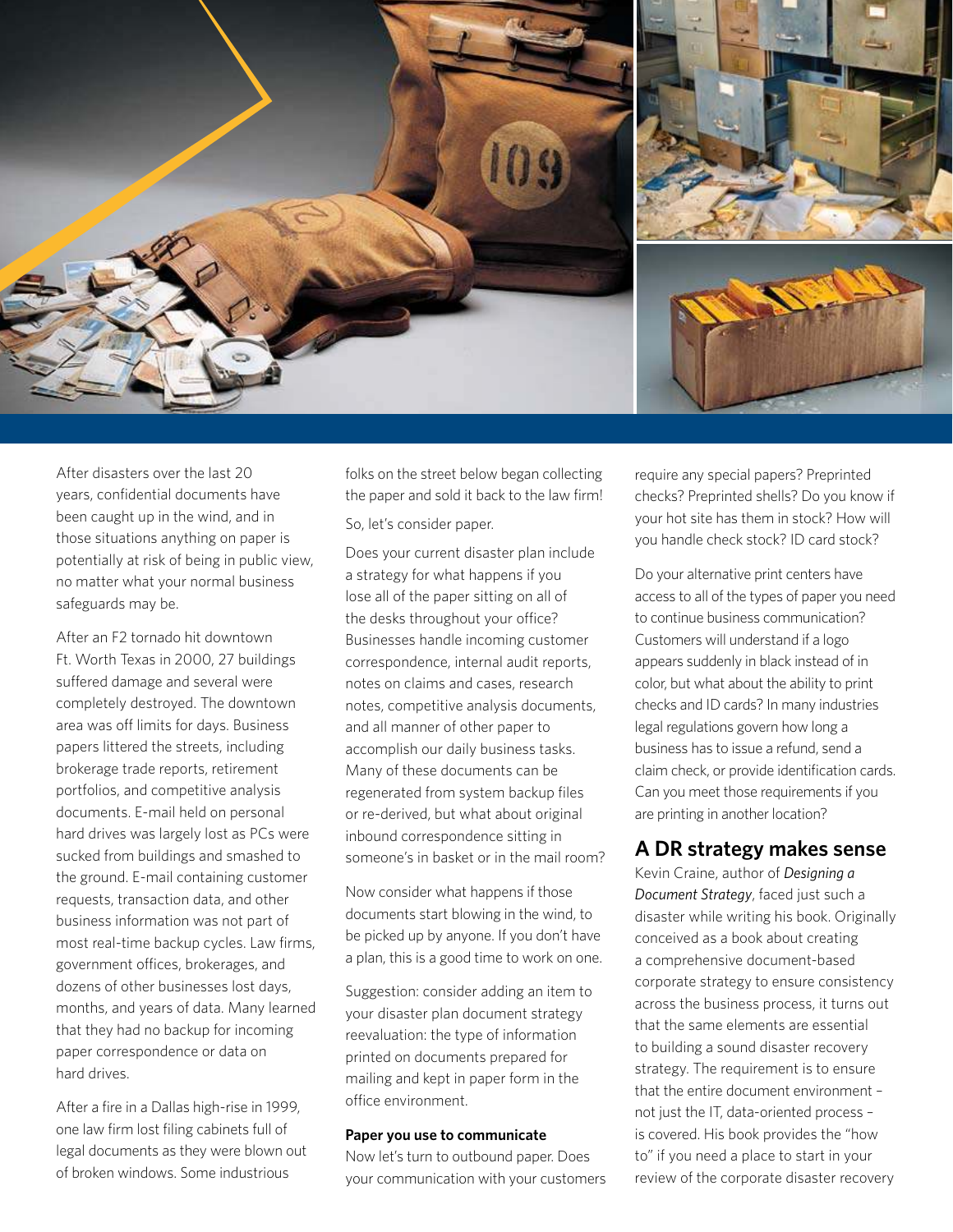plan, with a step-by-step guide to understanding what documents you have, who uses them, and which are mission-critical.

At the time he was writing the book, Kevin worked for a large health insurance provider in the northwestern United States. He had a disaster recovery awakening after a series of earthquakes in the northwest.

Kevin said, "For me, the first gut check was during the earthquake in Seattle. I managed two shops, one in Seattle and one in Portland. Both were affected, Seattle obviously to a larger degree. The building was in downtown Seattle, and for a day or so, it looked like we were not going to be allowed back into the building. I lost plenty of sleep when I realized that we had a data center recovery plan ... but nothing to recover print and mail. As a result, I led a team to design a disaster recovery plan for both states."

Part of the team's efforts used concepts from Kevin's book to identify the document constituencies and the vital documents. He was surprised to learn that many of the documents he believed were critical were not. This is where developing a strategy that includes a review with document constituents is worth its weight in gold. They might have been putting resources into recovering documents that were not critical, while other truly critical documents languished. Kevin says he learned a lot about getting the right paper stocks into the alternative print locations and made sure that became part of the strategy.

The hard part is getting the budget for implementing these types of strategies. Kevin had to include a six-figure allotment in his budget to expand and enhance their disaster recovery ability as the result of their experience after the earthquakes. He worried about that part of the budget surviving, but despite many cutbacks in the budget, using the document strategy approach, the budget remained intact.

## **Expectations**

Over the years. there have been many magazine polls asking readers to identify disaster recovery plans. In a post 9/11 poll, a leading trade publication asked:

What types of disasters does your disaster/contingency plan account for?

- Software viruses
- Application failure
- Server failure
- Network failure
- Power outage
- Service provider failure
- Computer security breaches external (e.g. hackers)
- Computer security breaches internal (malicious employee activity)
- Natural disaster
- Physical attacks (e.g. war, acts of terrorism)

Note that there is nothing specific in here about print and mail. You could try to include it as a server, application, or network failure, but the loss of print and mail facilities is really a different problem. And, it is apparently not on the radar for the people who crafted the polls.

They did ask another interesting question: how long would it be before the company noticed that its missioncritical systems were compromised? They gave a range that began at under an hour to greater than a month. Think about not being able to detect a problem in your print and mail facility or your e-mail servers for more than a month!

Then they asked how long it would take to reconstitute the mission-critical environment. They gave a range of under twenty-four hours to greater than a month. Imagine not being able to get your print and mail facilities back on-line for more than a month!

The final question in the survey asked how often disaster recovery plans were reviewed. They started with the optimistic daily and moved through a range that included weekly, monthly, quarterly, two to three times a year, annually, and never.

While you are in "review" mode, take a careful look at the documents being printed, both for customer delivery and internal use. Start by looking at your own desk and your own home mailbox and think about what you are seeing there. Are you getting statements with your Social Security number on them? Do you have documents on your desk with client data that includes complete account numbers and financial data? How much of that information is really necessary, and how much is just convenience? The next time you have a document review session, bring up the question of what happens in the event of a disaster if the information on the document escapes the confines of the building and goes floating away.

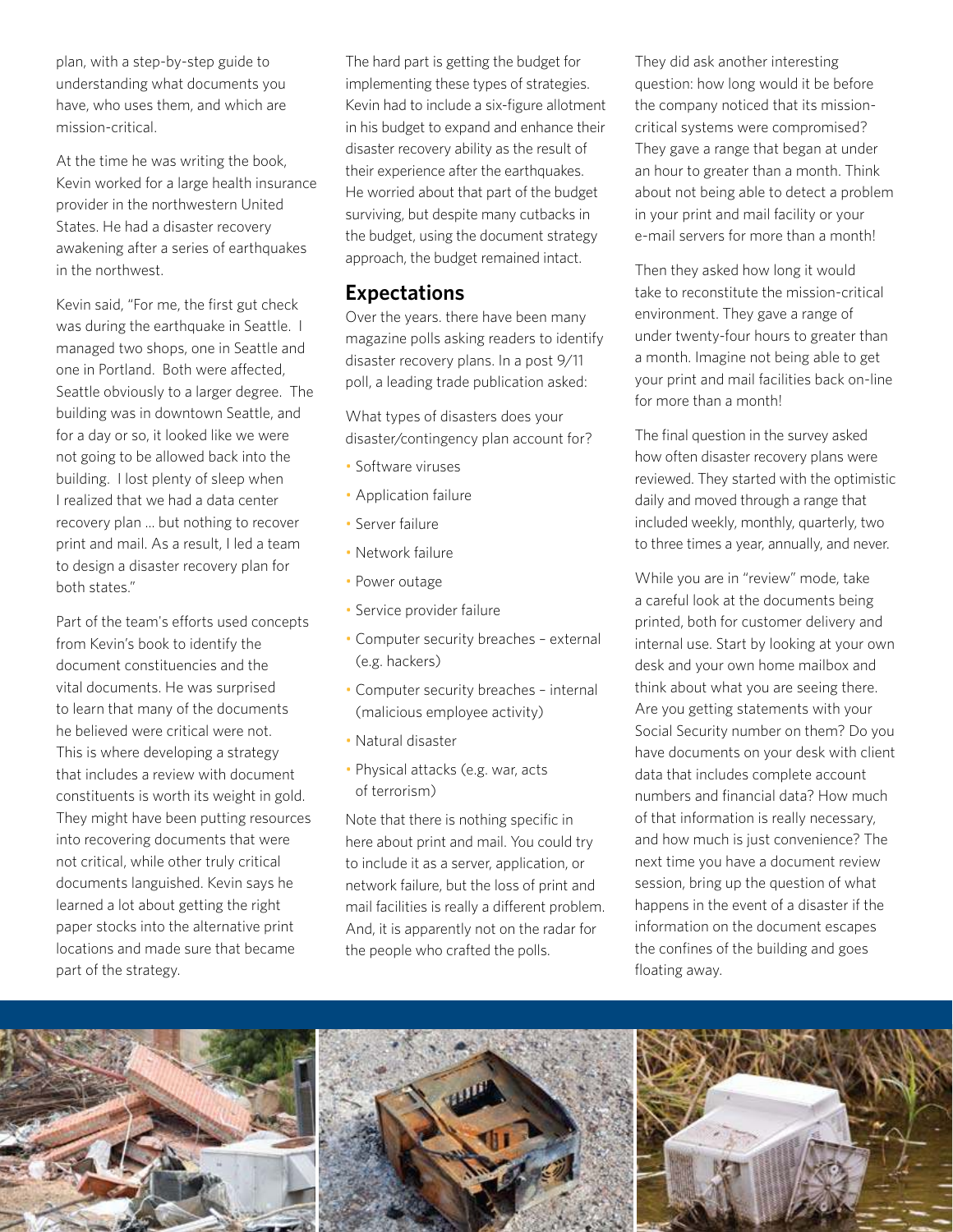

## **The checklist**

If you spend the money to ensure that you are doing real-time backups of your corporate data, and you've negotiated with key vendors to provide hot site access in the event of a disaster, then be sure that you have done everything you need to do to ensure that you will be able to recover from a disaster.

#### **Start with the basics:**

 $\blacksquare$  Can you clearly identify your missioncritical documents?

Everyone has an opinion of what is critical, but have you taken the extra step of defining the constituents for all of your documents and discussing their needs if a disaster happens? It should be a part of any document strategy exercise, but that part of the discussion is generally overlooked. Remember that the documents that are critical on a daily basis may not be the documents that are critical in crisis mode. Talk it over with the owners of the documents and processes to determine where to put document recovery resources.

 $\blacksquare$  Does your company have a *comprehensive* disaster recovery plan, contingency plan, or business continuity plan?

Over the past 20 years the names have changed, but the general idea is that every business, regardless of size, should have a plan for what to do in the event of a disaster. For most companies this involves what to do in the event of a hurricane, tornado, earthquake, or fire that disrupts business. Once the employees are safe, the key concern is the preservation of the data and application programs that drive daily business.

 $\blacksquare$  Can your current plan stand up to the challenges posed by a catastrophic event?

Think outside of the box that contains your data backup procedures. Do a checkup on the health of your e-mail, and print and mail processes and protocols. Scrutinize your current document strategies. If your current plans fail to include concrete

objectives for handling everything from e-mail to lost paper files, to print and mail, you may be wasting company time and money, and putting your company at risk.

 $\blacksquare$  How fast can you recover key e-mail containing customer requests, transaction data, and other business information?

 $\blacksquare$  What is your plan if you lose all of the paper sitting on all of the desks throughout your office?

 $\blacksquare$  What is your plan if your mailroom is destroyed?

 $\Box$  Do you have a plan to get print and mail functions back into full operation?

Why is this important? Cash flow is a big reason. And when your print and mail operation drives your revenue, that can be the difference between survival and financial collapse.

 $\blacksquare$  Do you have a working and tested hot or cold site?

Even if you get print and mail out the door every day, you may have lost track of the amount of equipment in place to move your applications through the print and mail process. From the systems that generate the data and develop the print, to the print devices, and then on down the line to bursters, trimmers, stackers, bar code markers and readers, stuffers, sorters, and the rest of the odd-looking machines that occupy the floor space, there is a cavalcade of technologies that go into the average print and mail operation. And, if your print and mail environment is leading edge, you may have even more complex equipment for handling the mail sorting and packaging. Does your hot or cold site mirror what you do today?

#### $\blacksquare$  What are your print streams?

AFP? **Xerox** DJDE? **Xerox** Metacode? **Adobe** PDF or PostScript? Line Data? You may be surprised to learn that you have all of them, as well as applications that post-process the original print streams. Each of the print streams has its own file format, its own resources that control the jobs, its own font issues, graphic formats, and electronic forms formats. Having the data available to print without having the required forms, graphics and fonts is as good as not having the data to print at all.

 $\blacksquare$  Do you know where your resources are and if they would be available at a backup site? Do you use custom fonts, unusual paper, preprinted forms? Any of these can make it difficult to migrate your print to an alternative facility in the event of an emergency, unless you prepare in advance.

You may find that resources created using older versions of the applications will not migrate to a site that is completely up-todate. Conversely, if you are a cutting-edge shop, your applications may be too new to run successfully at your alternative facility. Testing is imperative.

 $\blacksquare$  Beyond the print files there are the support issues, including all of the post processing, sorting, and stuffing equipment; much of which relies on bar codes, edgemarks, or similar technology to make the right decisions about how to create the appropriate mail packages. Can your alternative facility handle your needs as they are currently coded? Will they be able to stuff your envelopes, insert your preprints, and verify your zip codes as you do in your facility?